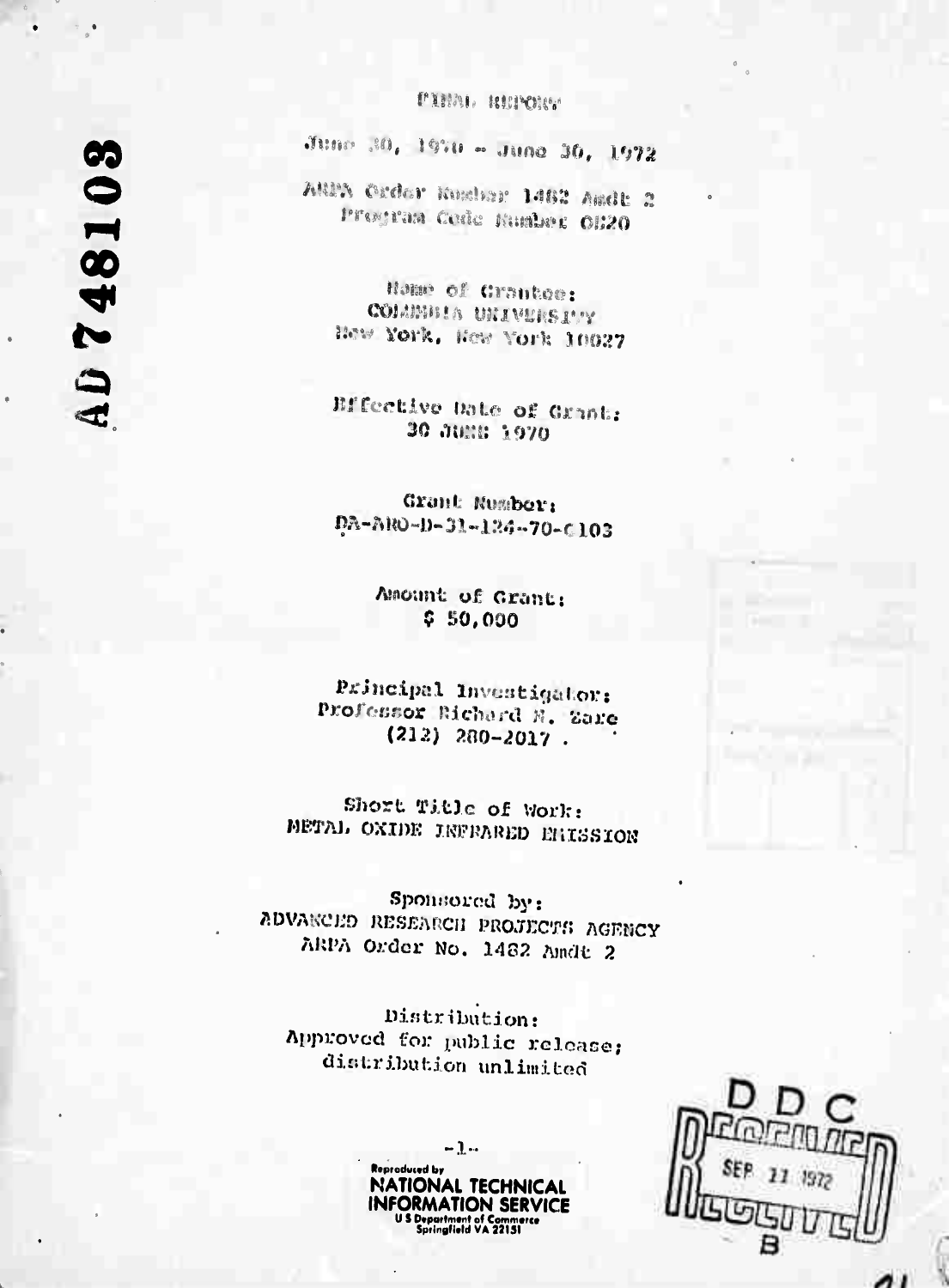# BEST AVAILABLE COPY

 $\mathbb{Z}_+$ 

r

 $\ddot{\cdot}$ 

 $\bar{z}$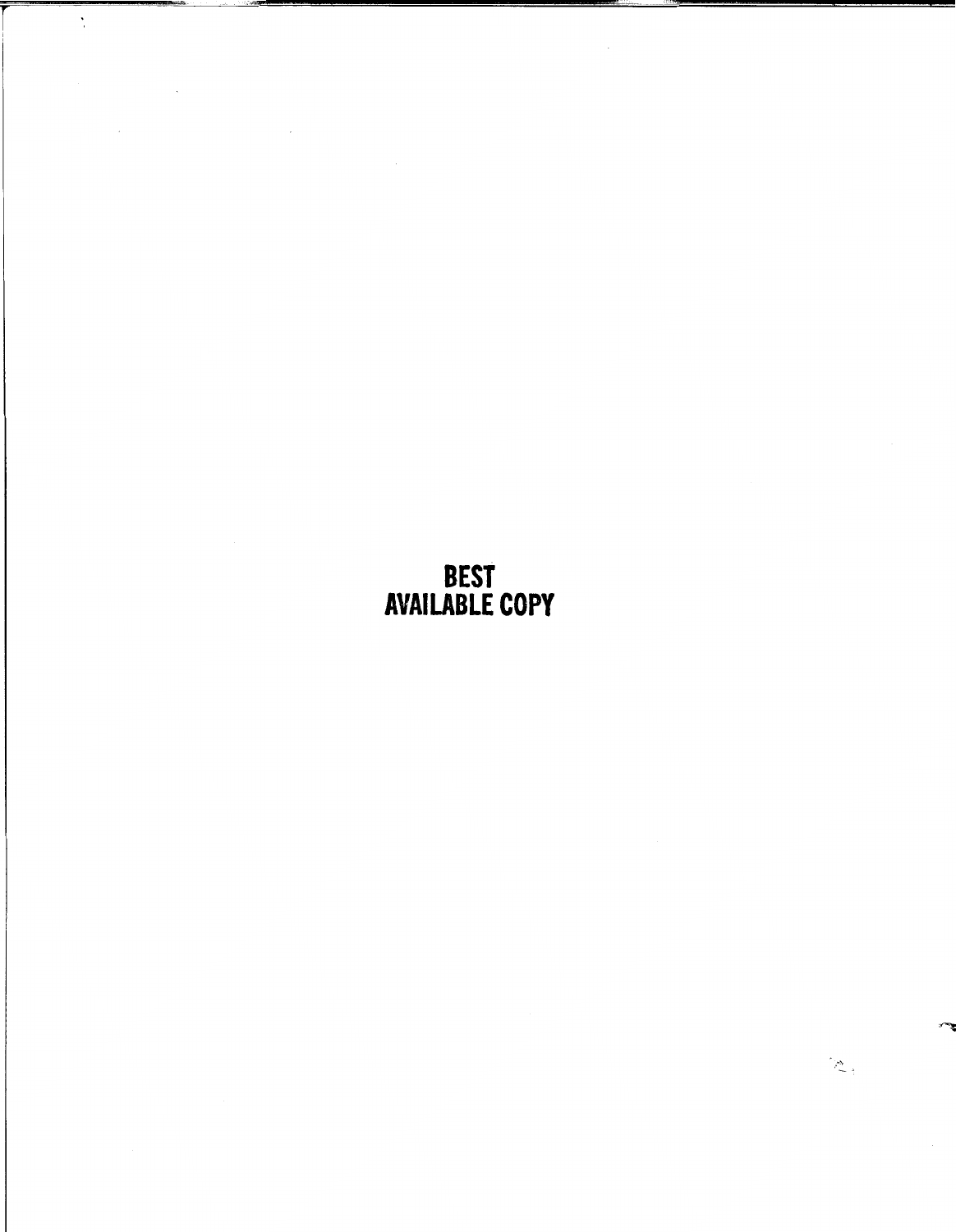#### DISCLAIMER

The views and conclusions contained in this document are those of the author and should not be interpreted as necessarily representing the official policies, either expressed or implied, of the Advanced Research Projects Agency of the U. S. Government.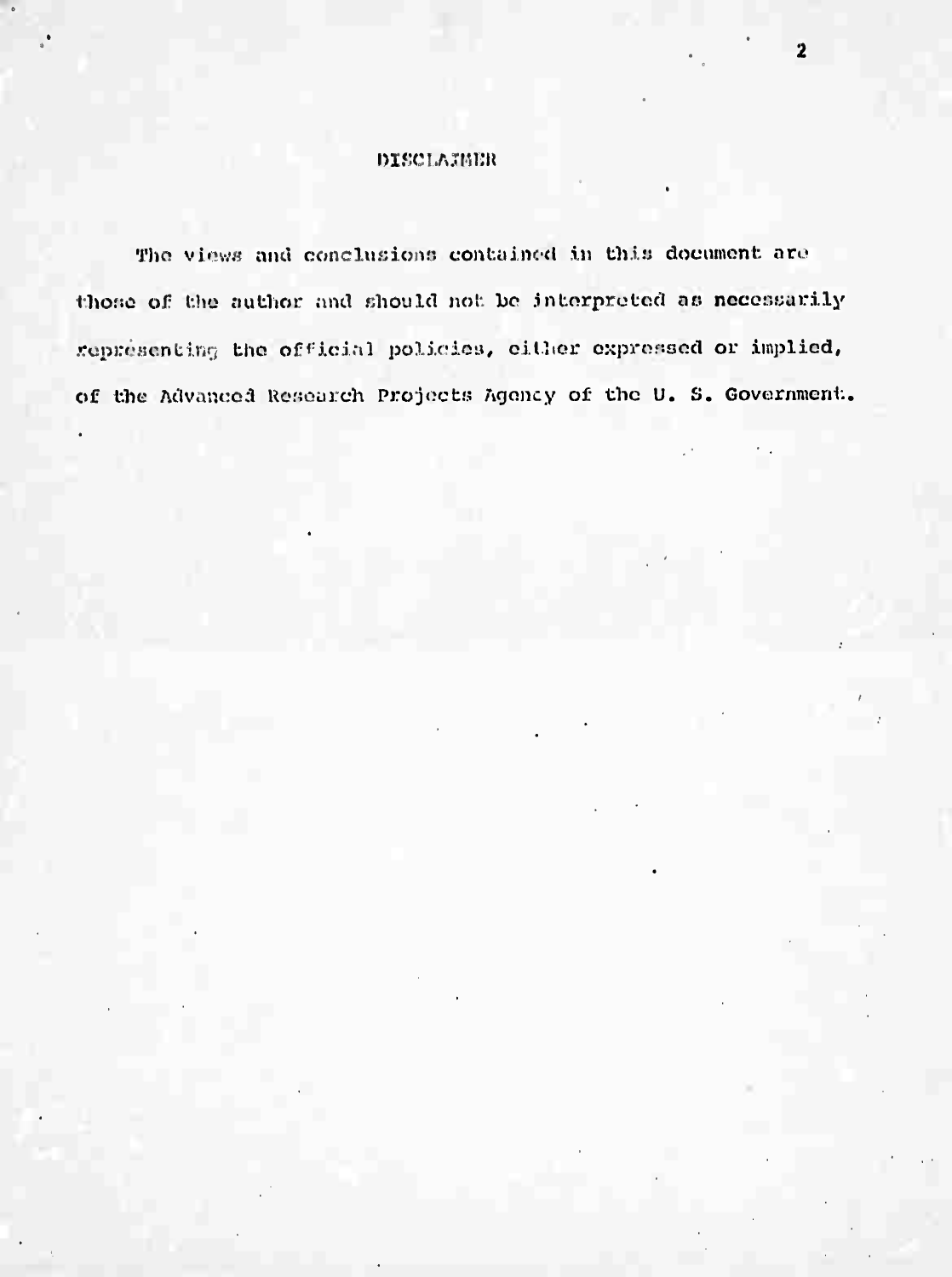### **CONTENTS**

| I.            |               |                                    |  |
|---------------|---------------|------------------------------------|--|
| II.           |               | List of Participating Personnel  5 |  |
| III.          |               |                                    |  |
|               |               |                                    |  |
|               | $E_{\bullet}$ | Experimental Program  6            |  |
|               | $C_{\bullet}$ |                                    |  |
| IV.           |               |                                    |  |
| $V_{\bullet}$ |               |                                    |  |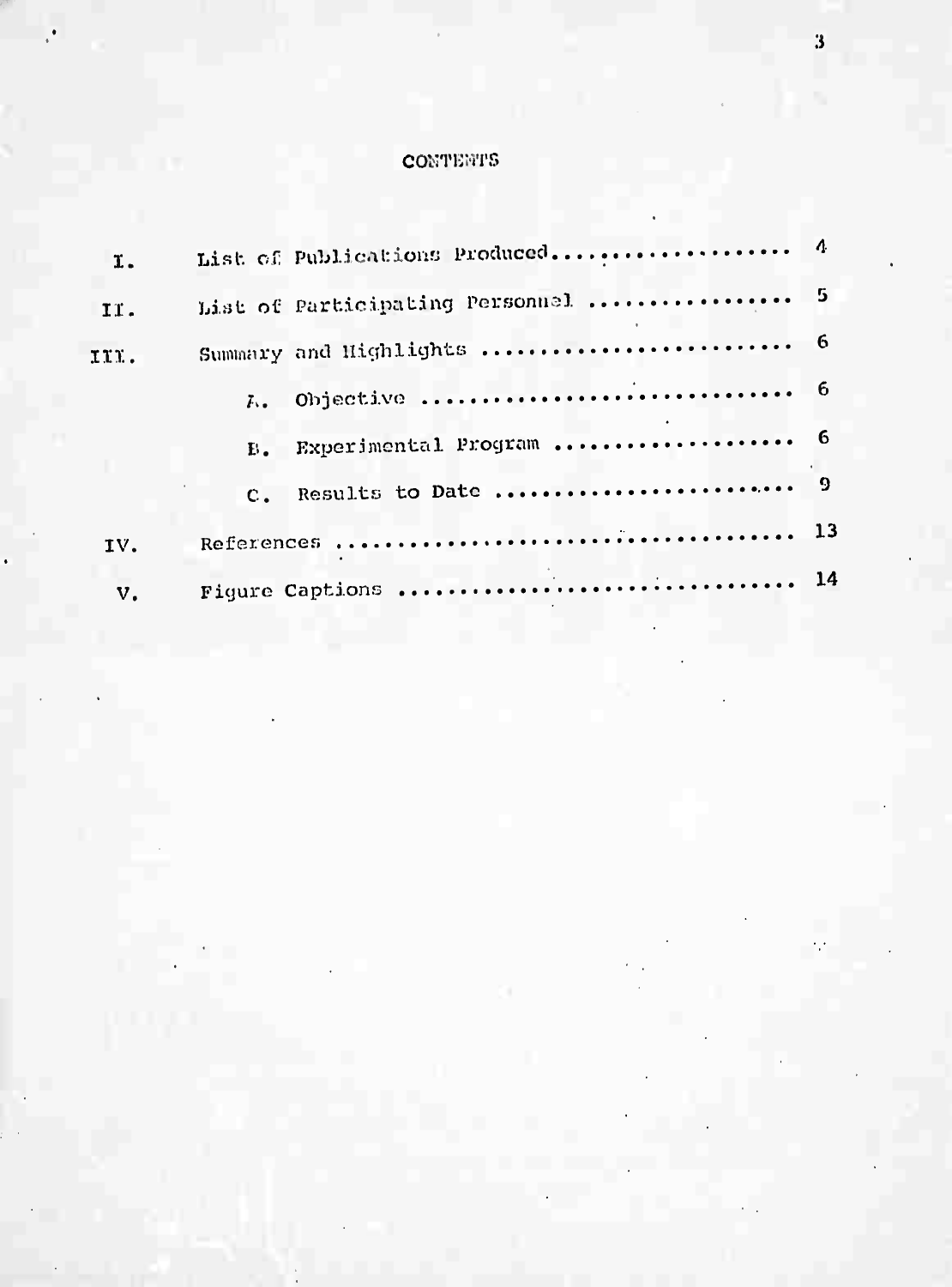- I. **LIST** OF PUBLICATIONS PRODUCED (in chronological order)
- 1. C. D. Jonah and R. N. Zare, "Pormation of Group IIA Dihalides By Two-Body Radiative Association" Chem. Phys. Letters 2, 6S (.1.973).
- 2. C. D. Jonah, R. N. Zare, and Ch. Ottinger, "Crossed-Beam Chemiluminescence of Some Group IIA Metal Oxides" J. Chem. Phys. 56, 263 (1972).
- 3. A. Schultz. H. w. cruse, and R. N. Zare. "Laser-Induced Fluorescence: A Method to Measure the Internal State Distribution of Reaction Products/' J. chem. Phys. (accepted for publication).
- $\cdot$  . J. L. Gole and R. N. Zare, "Determination of Do (A $\ell$ O) from Crossed-Beam Chemiluminescence of  $\mathbf{A}t + \mathbf{O}_3$  " J. Chem. Phys. (accepted for publication).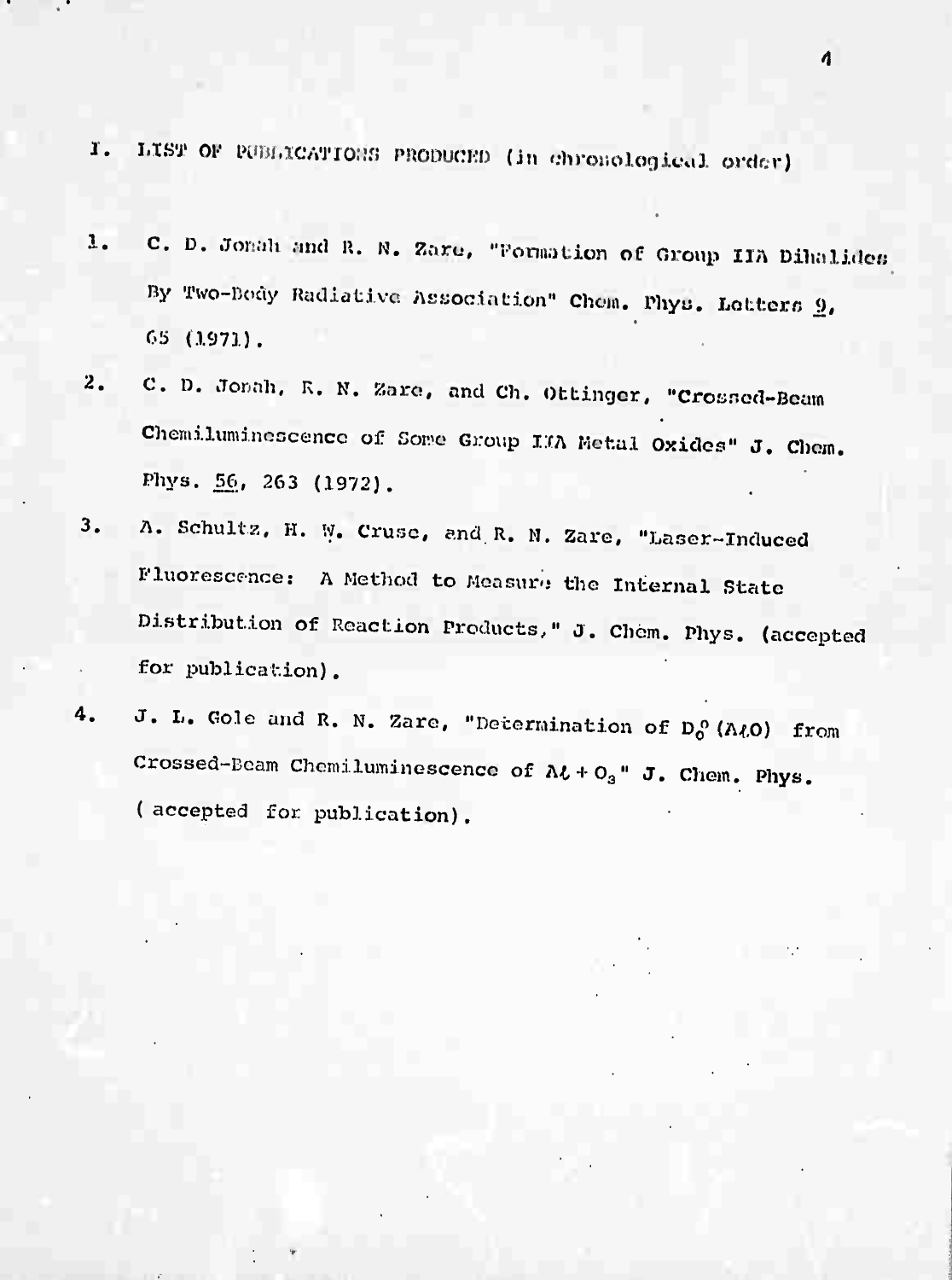## II. LIST OF PARTICIPATING PERSONALL

| Namo             | Position               | Present Address                                             |
|------------------|------------------------|-------------------------------------------------------------|
|                  |                        |                                                             |
| Dr. C. D. Jonuh  | Postdoctoral           | Argonne National<br>Laboratory                              |
| Dr. A. Schultz   | Postdoctoral           | Fakultät für Physik<br>der Universität<br>Freiburg, Cermany |
| Dr. H. W. Cruse  | Postdoctoral           | Department of<br>Chemistry<br>Columbia University           |
| Dr. J. L. Gole   | Postdoctoral           | Department of<br>Chemistry<br>Columbia University           |
| Prof. R. N. Zare | Principal Investigator | Department of<br>Chemistry<br>Columbia University           |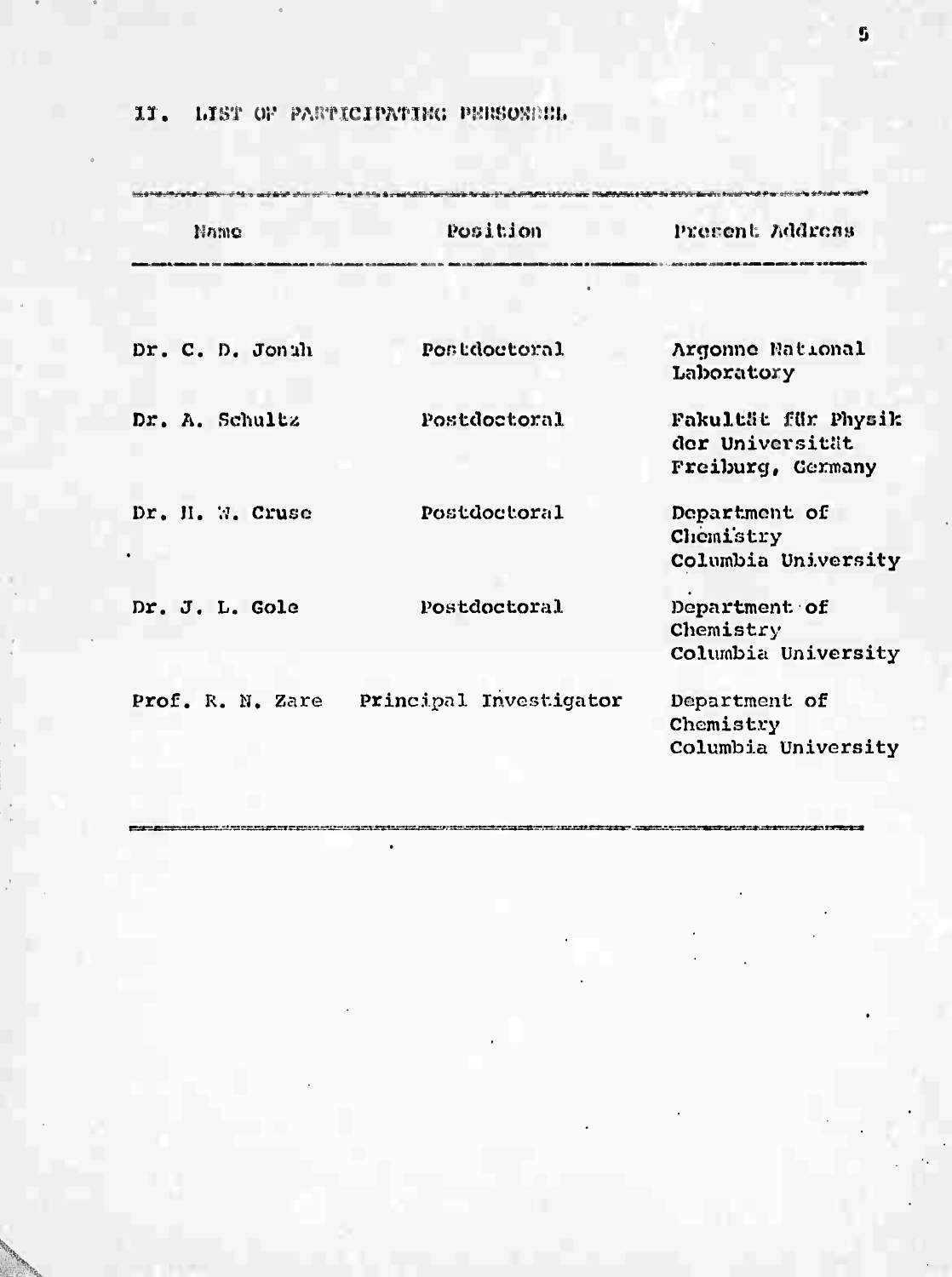#### Til. SUMMARY AND HIGHLIGHTS

A. Objöctivo

The state of the earth's upper atmosphere under disturbed conditions ic of considerable importance for a variety of military applications ranging from artificial motal releases to highaltitude nuclear explosions. In this context, we have been developing new techniques for determining the structure of metal oxide molecules and for monitoring their production kinetics. Emphasis has been placed on those properties that control the infrared, emission of metal oxides, that are of special interest to ARPA. /

#### B. Experimental Program

Two related but distinct experimental methods have been employed to investigate metal oxides: (1) crossed-beam chemiluminescence; and (2) laser-induced fluorescence of reaction products. In the former, a beam of metal atoms traverses a scattering chamber filled with oxidizer gas where it reacts to

 $\mathbf{G}$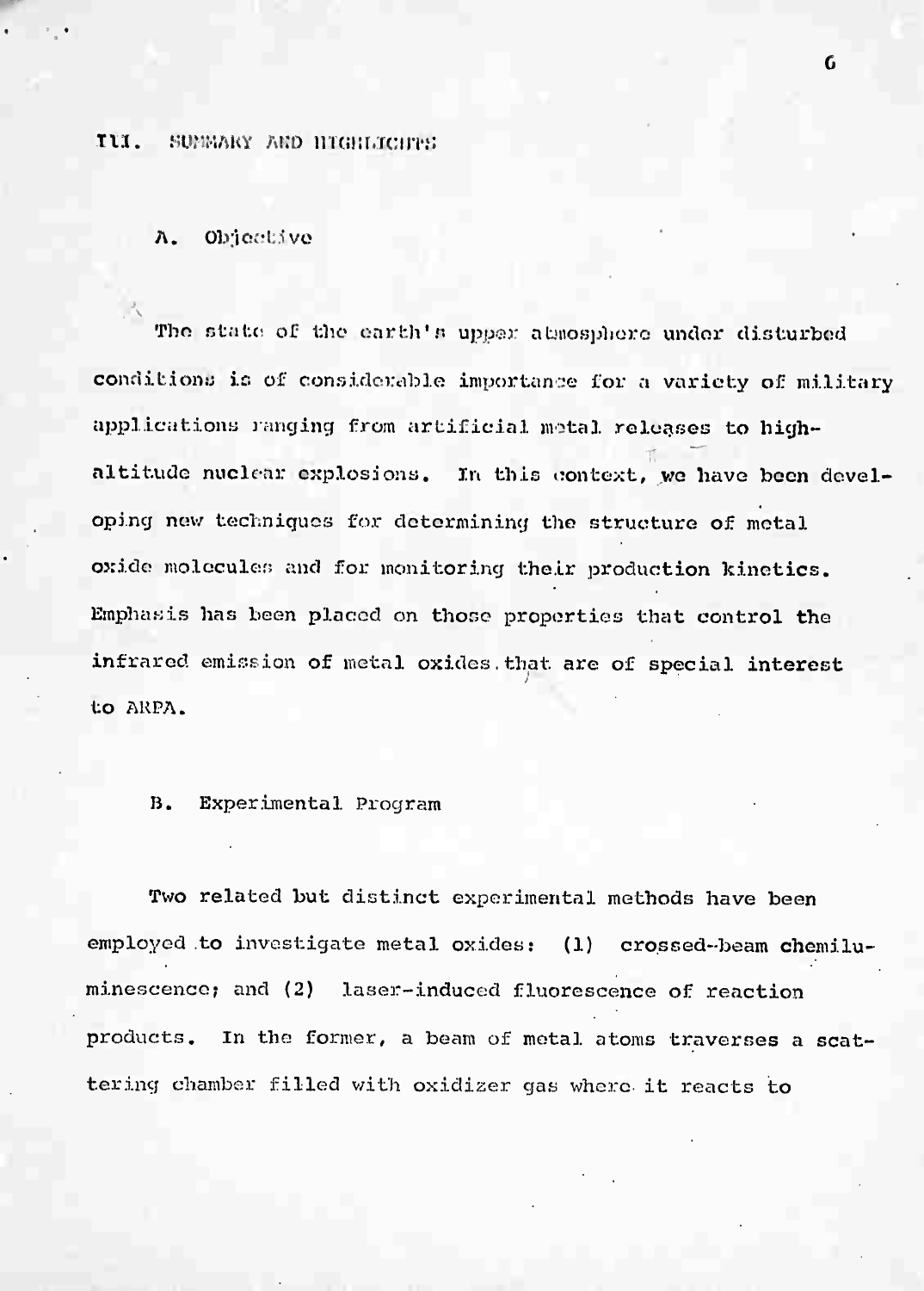produce electronically-excited products. The chemiluminescence is then analyzed spectroscopically so that the internal-state distribution of the metal oxide product can be determined. 'In the latter, a beam of motal atoms collide with a beam of oxidizer gas to form the metal oxide product that is vibrationally and rotationally excited but electronically unexcited. Simultaneously the output of a pulsed, tunable dye laser is swept in frequency. Whenever, the dye laser frequency coincides with an absorption line of the metal exide molecule, the molecule is excited to fluoresce, and the fluorescent signal provides a measure of the initial (v",J") population of the freshly formed metal oxide product.

The crossed-beam chemiluminescence apparatus, called LABSTAR, has been described previously.<sup>1,2</sup> Briefly, a metal beam is formed by effusion from a molybdenum oven heated with a three-phase molybdenum-wire resistance winding. A series of heat shields and a water-cooled copper shield surround the oven and provide part of the colimation of the beam. Alternatively, the metal source in LABSTAR is a crucible placed inside a resistanceheated graphite cylinder. Although this permitted much higher temperatures, the limited capacity of the crucible prevented extended runs. All work on the group IIA metals was carried out

 $\overline{\mathbf{7}}$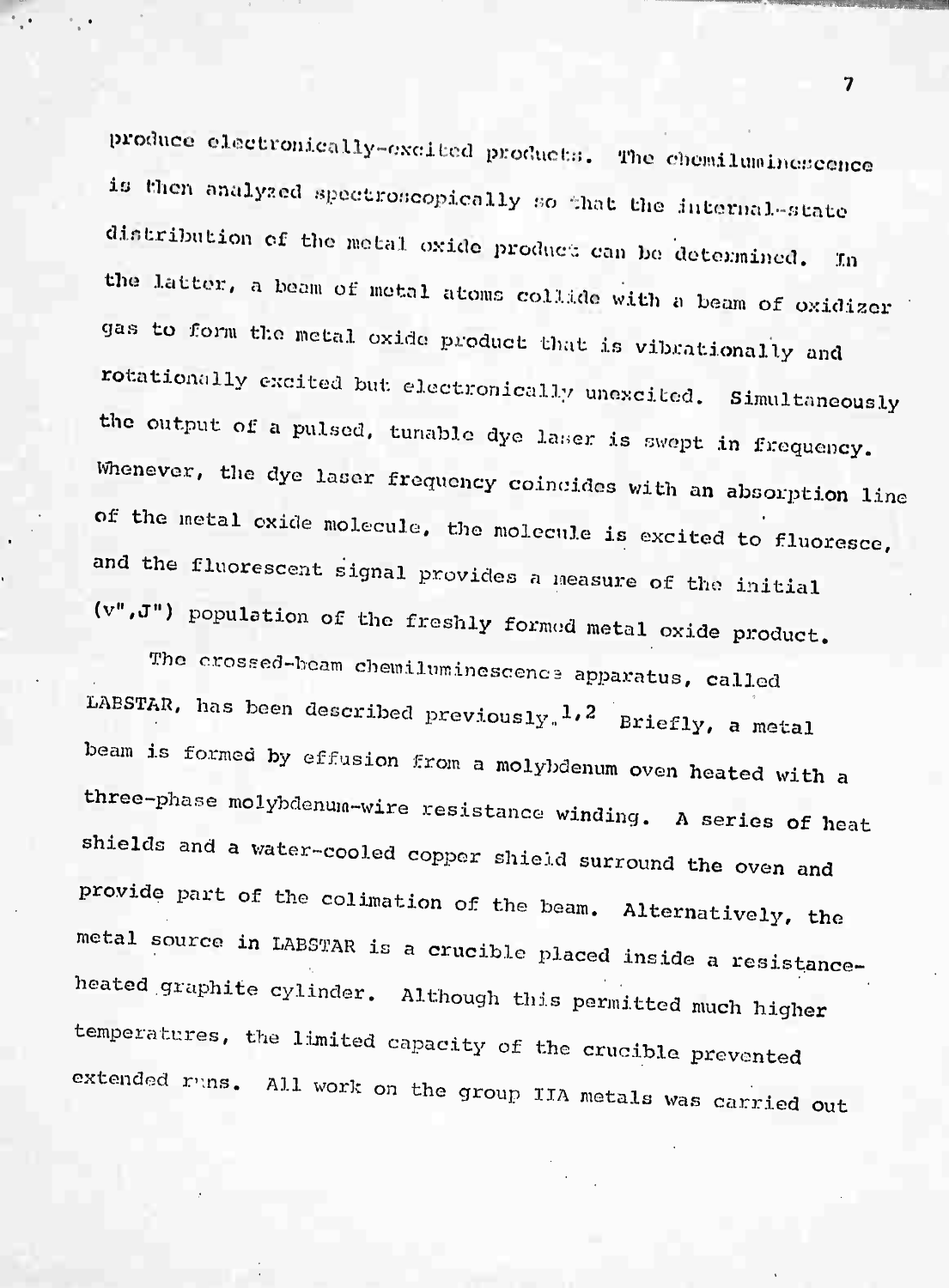with the molybdenum oven; all work on aluminum used a stainless steel crucible placed inside the graphite heating clement.

In both cases, the oven source *Xü* differentially pumped. A Granville-Phillips film-thickness monitor is used to measure the beam flux. Typical beam intensities in the reaction region are  $10^{15}$  atoms/sec.

The gas source is commercial  $O_a$ ,  $NO_a$ , or  $N_aO$ . In the case of ozone studies, a Welsbach ozinator is used to generate the ozone that is trapped on silica gel.

For spectroscopic work we use either a  $2 - m$  SPEX 1702 spectrometer or a 1-m Interactive Technology Inc. spectrometer. A cooled S-20 photomultiplier in conjunction with a Keithley 417 picoammeter drives a Leeds and Korthrup strip-chart recorder which provides a record of the chemiluminescent spectrum.

In the laser-induced fluorescence studies of reaction products, $^{\text{3}}$  the same LABSTAR configuration is used with the addition of two arms to permit the laser beam to intersect the reaction region. The laser is a modified AVCO dial-a-line laser in which a pulsed nitrogen laser pumps an organic dye solution. We have placed a beam expander in the dye laser cavity. In addition we use an esehelle grating (3600 lines/mm) operated in eighth order. With this setup we obtain a narrowing of the dye laser

 $\boldsymbol{\mu}$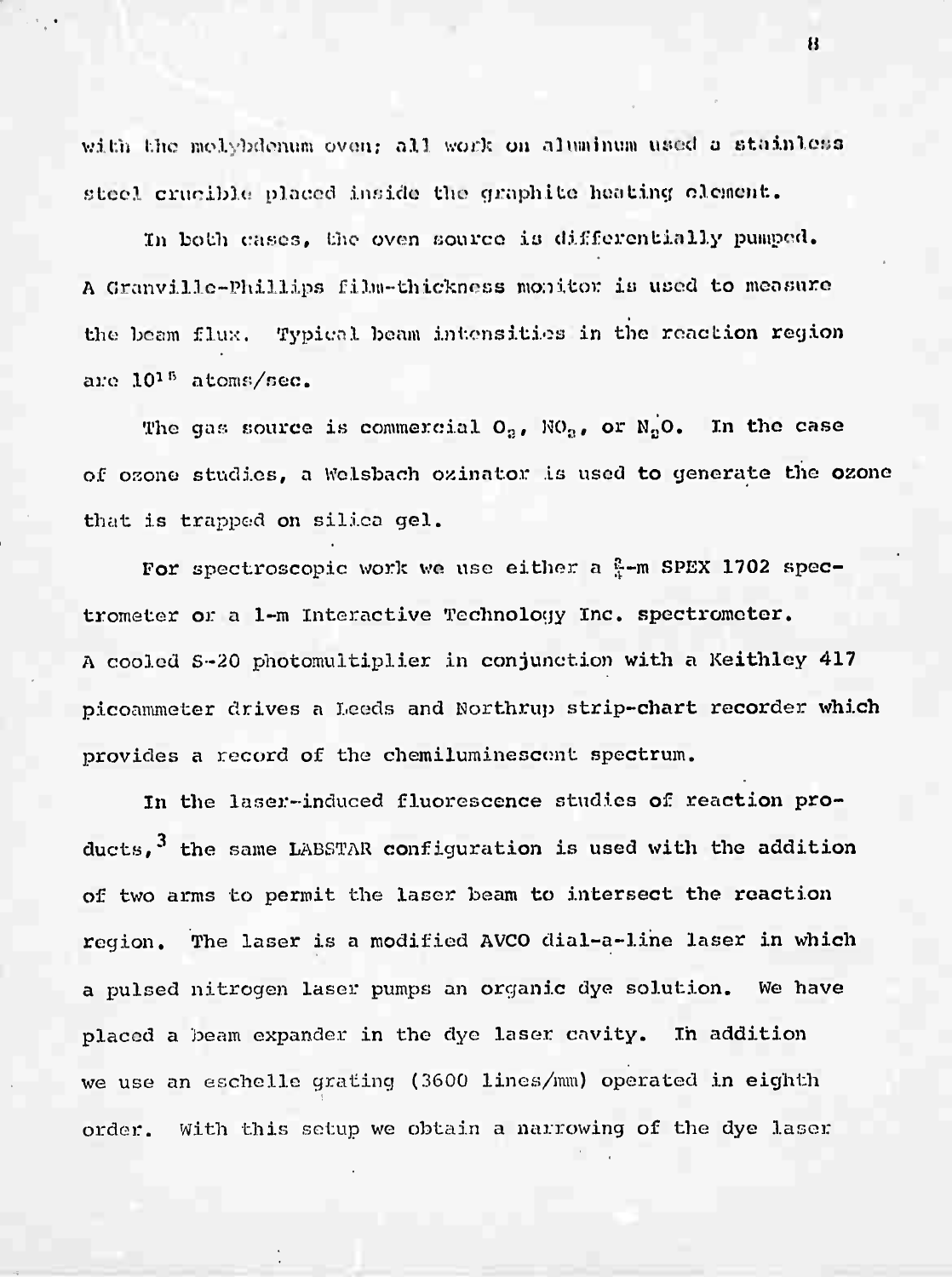output from 20 } to 0.2 }.

The metal oxide fluorescence is detected with gated electronics using a Keithley fast boxcar integrator. A delay of about 20 nsee is applied to the opening of the gate to remove effectively scattered laser light. The gate is maintained open several excitedstate lifetimes. Alternatively, by using a narrow gate width, the metal oxide radiative decay is followed as a function of time. The latter mode permits the excited-state lifetime of the metal oxide molecule to be measured.

Results to Date  $c_{\bullet}$ 

Crossed-Beam Chemiluminescence:

Ba + NO<sub>2</sub> yields the BaO A - X band system (Sec Fig.1)  $(1)$ from which a lower limit to the BaO dissociation is

$$
D_0^0
$$
 (BaO)  $> 5.74$  eV

Ba +  $N_2$ O has a visible band system the same as  $(2)$ Ba +  $O_3$ . Arguments are presented that these are triplet bands  $(See$  Fig. 2)

The reactions of group IIA metals with NO<sub>2</sub>, N<sub>2</sub>O, and  $(3)$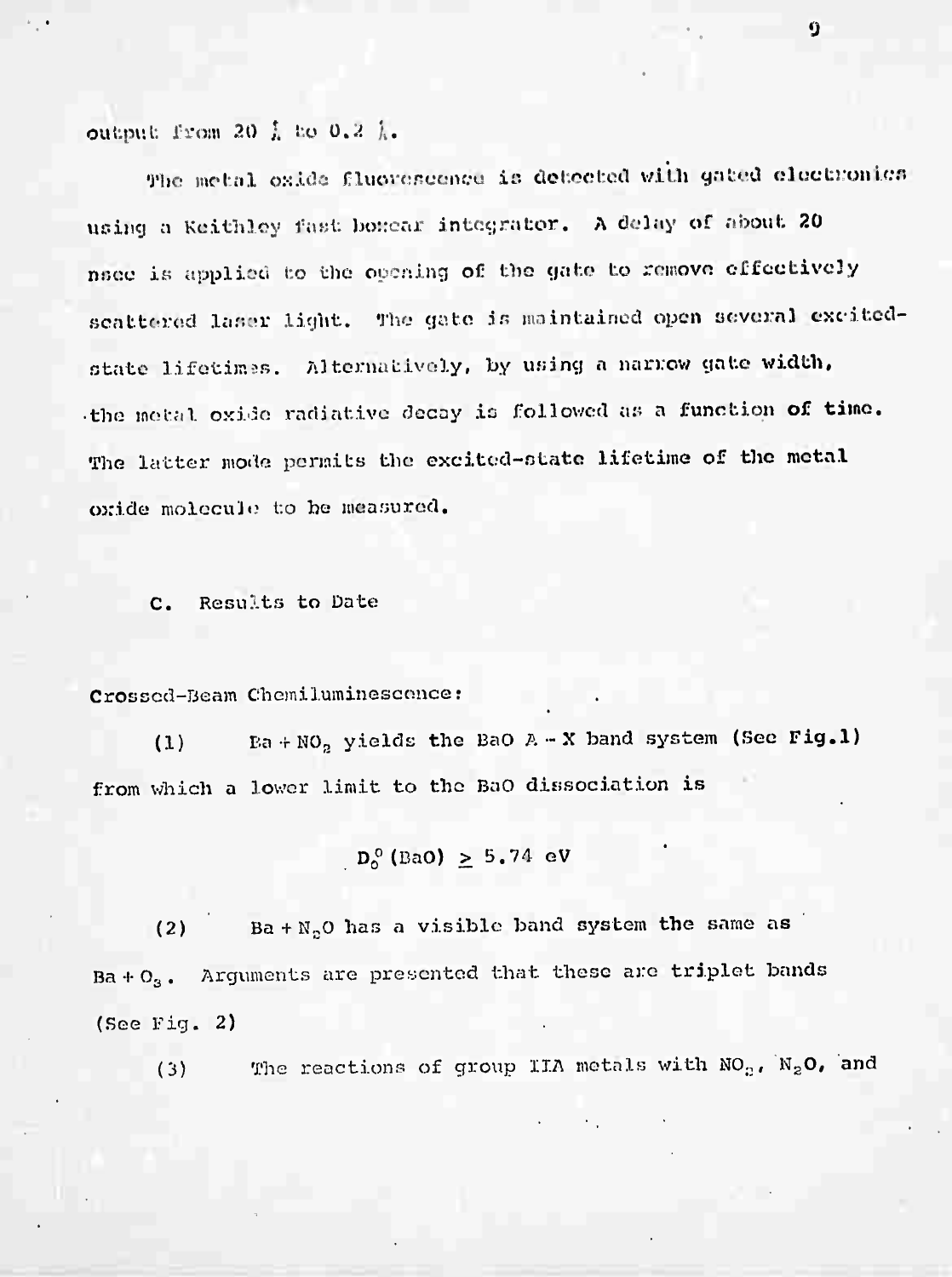O<sub>a</sub> proceed with little or no activation energy.

 $(4)$ A high-renolution study (See Fig 3) of the BeO A - X bands shows that the molecules are rotationally hotter when they are vibrationally colder and vice versa.

The BaO chemiluminescence of Ba+RO<sub>2</sub> is slightly  $(5)$ polarized with the LABSTAR configuration. A theory is developed concerning the partitioning of angular momentum into internal and translational degrees of freedom of the products that accounts for the experimental observations.

The cross sections for Ba + RO<sub>2</sub> are quite large  $(6)$ ( $\approx$  165  $\hat{k}^2$ ) while Ba + N<sub>2</sub>O is less than gas kinetic.

Sr does not react with  $O_3$  to form SrO under thermal  $(7)$ conditions; however, evidence is found for two-body radiative association

 $Sx + O_2 \rightarrow SxO_2^* \rightarrow SxO_2 + h\nu$ .

Two-body radiative association is found to provide the dominant visible emission<sup>4</sup> in the reaction Ba+C<sub>in</sub> (See Fig. 4).

The chemiluminescence reaction  $Nt + O_3$  yields the  $(8)$ A $t$ O B<sup>3</sup> $\Sigma$ <sup>+</sup> - X<sup>2</sup> $\Sigma$ <sup>+</sup> blue-green bands. This reaction is so exo-. thermic that several new band heads are identified, in particular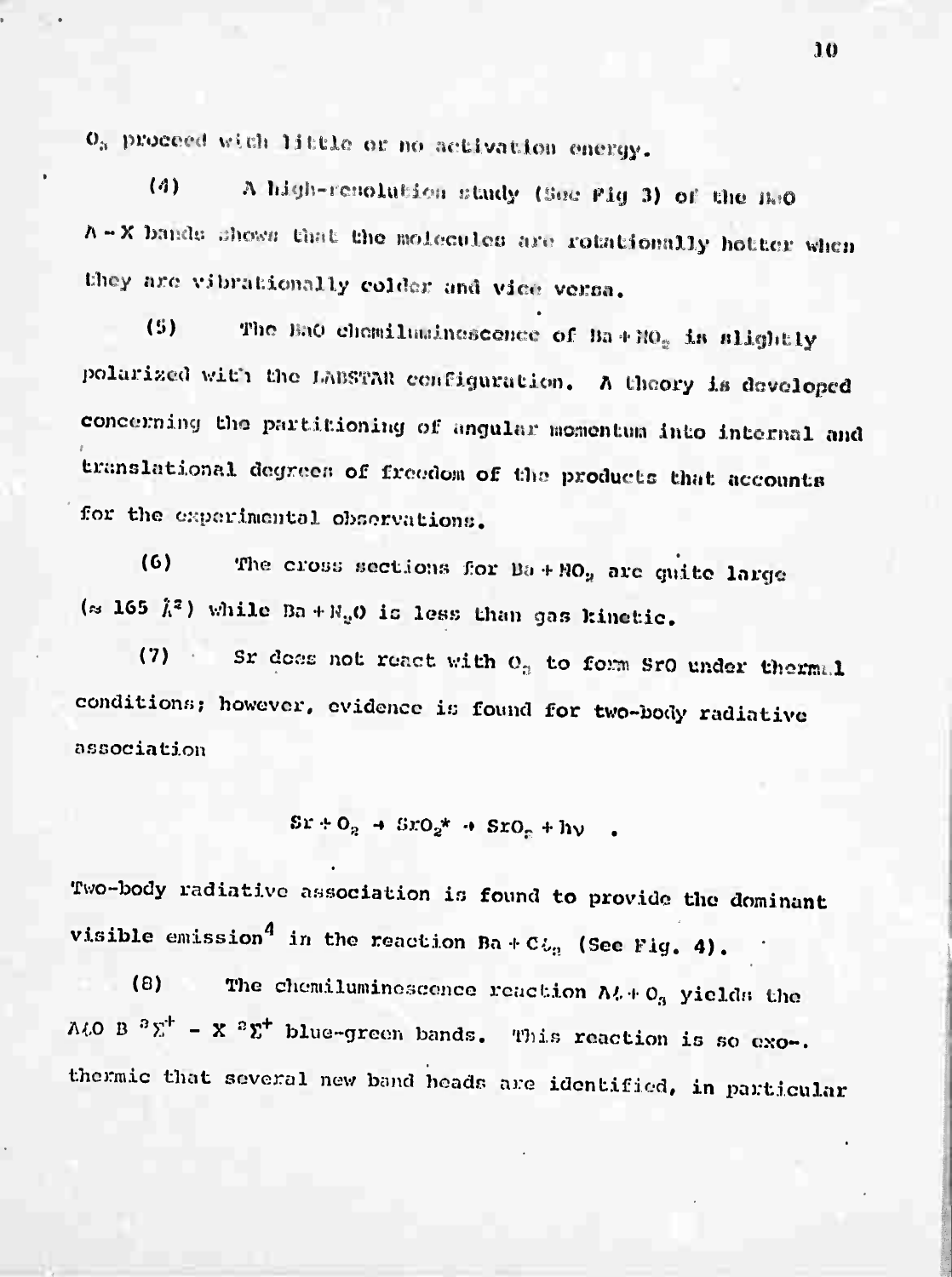the (17,13) at 4373 L. the (17,14) at 4534 L. the (17,15) at 4706 1, the (18,14) at 4304 1, the (18,15) at 4949 1, the (18,16) at 4716 L. the (13,9) at 4225 L. the (14,12) at 4674 L the (15,13) at 46th 1, the (16,13) at 4523 1, and the (16,14) at 4694 1. See Pla. S.

From the bighest v' levels that are populated of the  $(9)$ A&O B state, a lower limit to the A&O dissociation energy is deducad:

$$
D_{\rm c}^{\,0} \, (N_2 O) \geq 5.13 \pm 0.05 \, \text{eV}
$$

with NeDonald and Innes' reinterpretation<sup>5</sup> of Tyte's continuum absorption onset to give an upper limit of  $D_0^0$  (A $t0$ )  $\leq 5.20$  i 0.01 eV we recommend<sup>6</sup> the value

 $D_0^0$  (310) = 5.15 ± 0.05 eV

The ALO B-A branching is at least an order of  $(10)$ magnitude weaker than the B-X transition.

Laser-Induced Fluorescence of Reaction Products:

(1) The mothod is feasible (See Pig. 6). It is possible to learn about the (v", ") distribution of BaO formed in the reaction Ba+O<sub>2</sub>.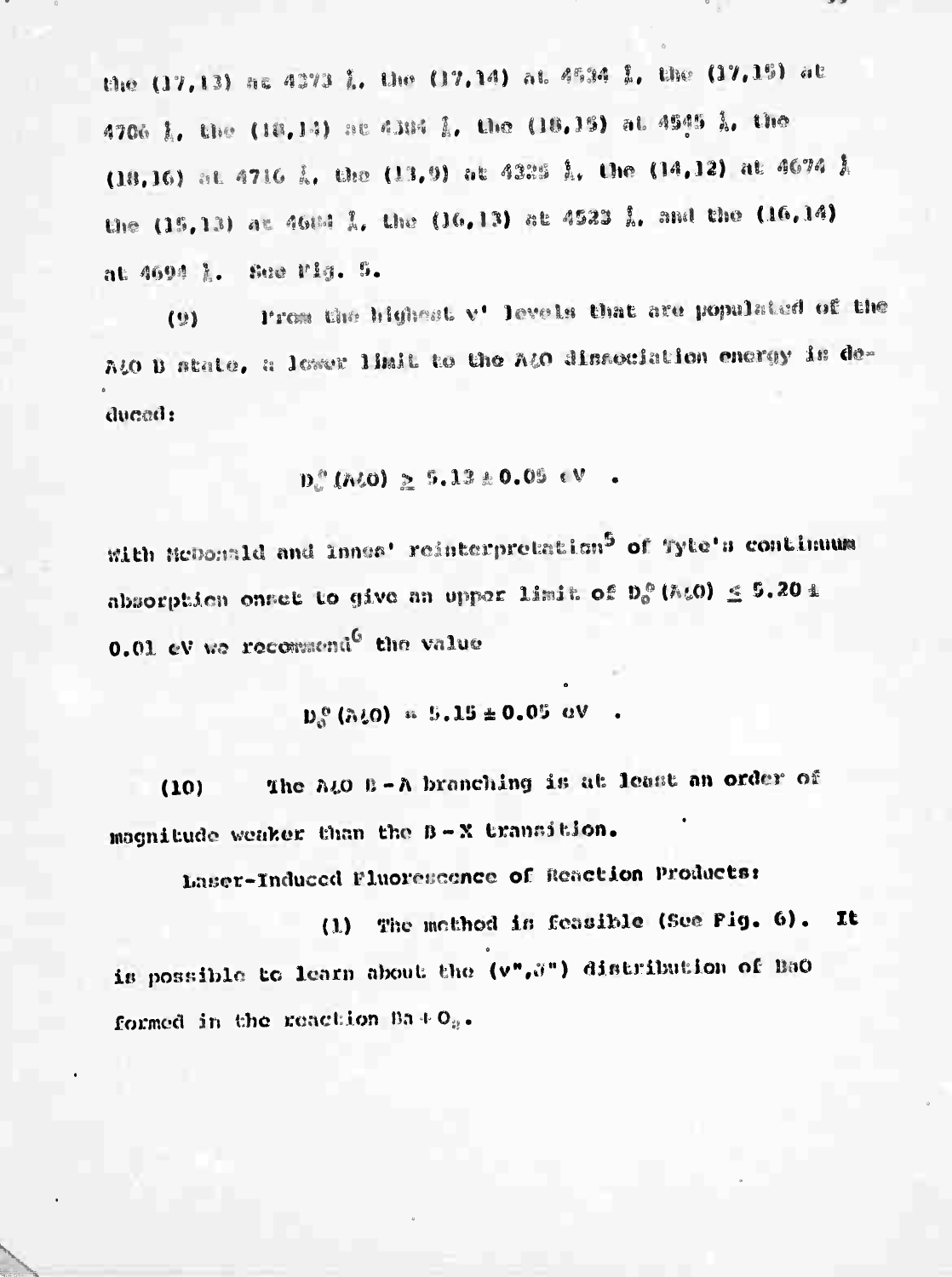## (2) In the reaction Ma+0,, most of the

reaction exotberatelty gees into translational energy rather than into internal excitation. This is opposite to the conclusions reached by Commoviei and Michel<sup>7</sup> from their angular distribution studies.

(3) The vibrational distribution follows a Maxwell-Boltzmann distribution with a temperature of obout 2500° K.

(4) The mao A state for  $v' \ge 3$  has a radiative lifetime of 350 1 50 nsec, in teasonable agreement with the recent measurements of Johnson. <sup>6</sup>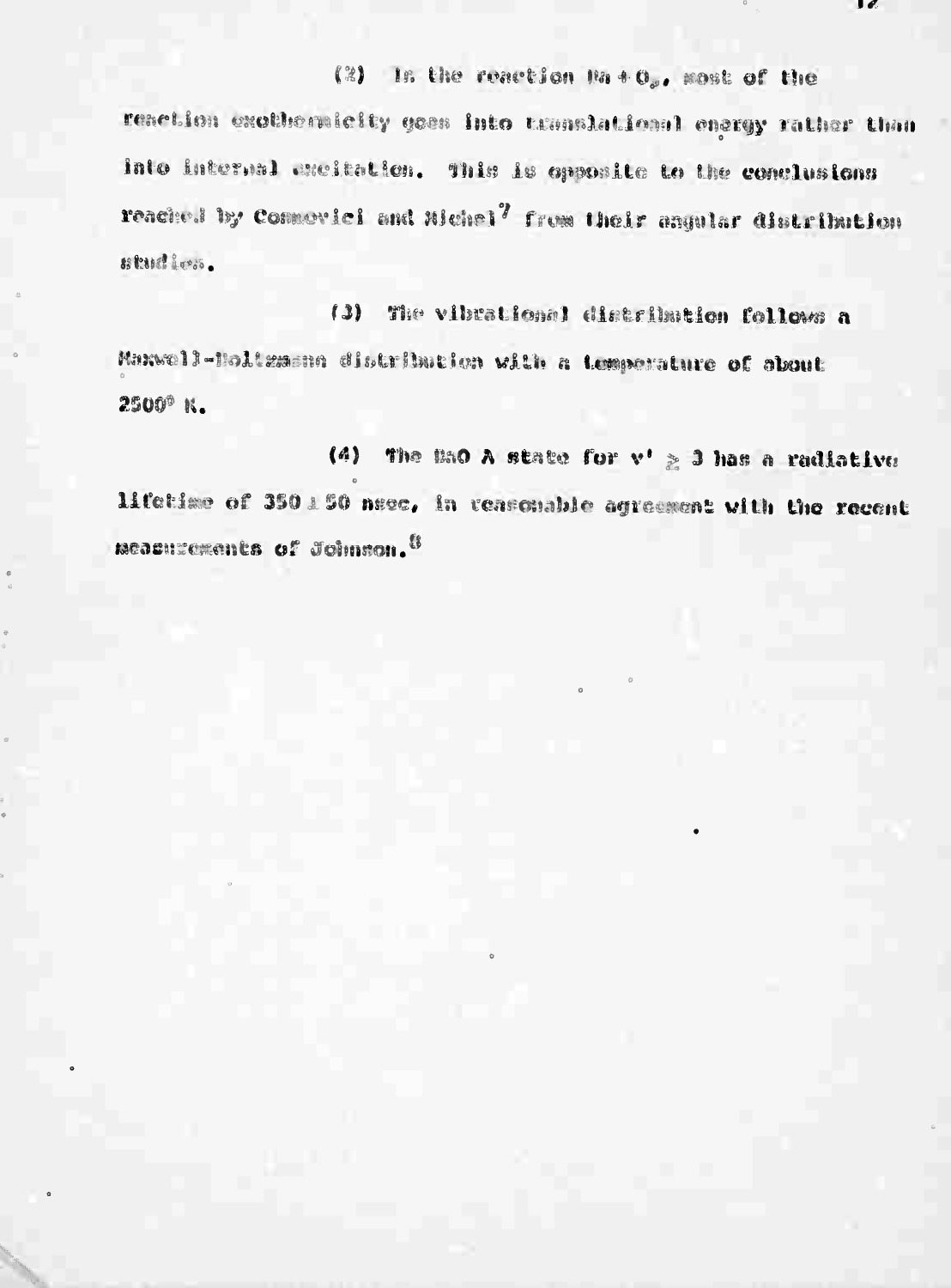#### REPERENCES.

- 1. Ch. Ottinger and R. N. Zare, Chem. Phys. Letters 5, 243 (1970).
- 2. C. D. Jonah, R. H. Zare, and Ch. Ottinger, J. Chem. Phys. 56, 263 (1072).
- 3. A. Schultz, H. W. Cruse, and R. N. Zare, "Laser-Induced Fluorescence: A Method to Measure the Internal State Distribution of Reaction Products," J. Chem. Phys. (accepted for publication).
- 4. C. D. Jonah and R. N. Zare, Chem. Phys. Letters 2, 65 (1971).
- 5. J. K. McDonald and K. K. Inncs, J. Mol. Spoctry. 32, 501 (1969).
- 6. J. L. Gole and R. N. Zare, "Determination of  $D_0^{\,0}$  (A $\ell$ O) from Crossed-Beam Chemiluminescence of  $\Lambda$ & +  $\mathrm{O}_{3}$ ," J. Chem. Phys. ( accepted for publication),
- 7. C. Datalli-Cosmovici and K. W. Michel, Chem. Phys. Letters 11, 245 (1971).
- 8. S. E. Johnson, J. Chem. Phys. 55, 149 (1972).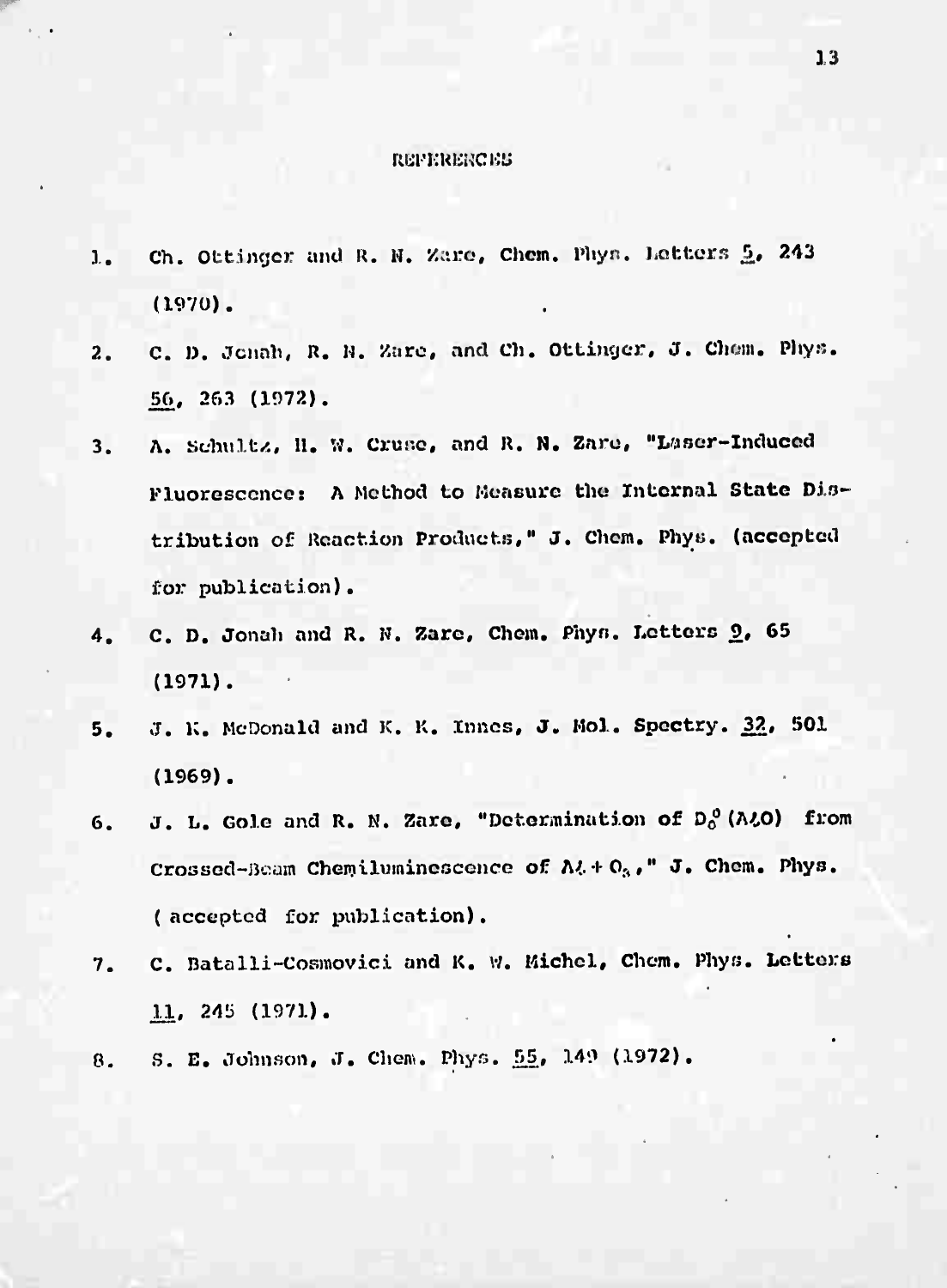#### PIGURM CAPTIONS

- Fig. 1. Chemiluminoscent spectra. These spectra were taken with the  $\frac{1}{5}$ -m Heathkit spectrometer.
- Fig. 2. Chemiluminescent spectrum of Ba + N<sub>o</sub>O at  $0.5-\lambda$ spectral slltwidth showing its highly structured nature.
- Pig. 3. Pouc (v'.v") bands from the chemiluminescent spectrum of  $Ba + RO<sub>a</sub>$  which show how the shading changes with  $v'$ . In the (3,0) band the 5535 -  $\hat{\Lambda}$  Ba line is present.
- Fig. 4. Spectrum of chemiluminescence from the reaction Ba+  $\mathbf{Cl}_2$ : The letter A represents the 6s6p <sup>1</sup>P<sup>0</sup> - 6s<sup>2</sup> <sup>1</sup>S Ba-resonance Jino and the letter B represents the BaClemission band (the  ${}^{2}$   $\P$  -  ${}^{2}$   $\Sigma$  green system). The featureless emission from <sup>2900</sup> to <sup>6000</sup> *I* is assigned to emission from an excited electronic state of BaCl<sub>2</sub>.
- Fig. 5. A $\mathcal{L}$ O B  $^2\Sigma^+$  X  $^2\Sigma^+$  chemiluminescent emission from the reaction  $\Lambda t + O_3$ . The band heads are designated by  $(v',v'')$ .
- Pig. 6. The BaO fluorescence signal, as a function of laser ' wayelength: (a) fast scan showing vibrational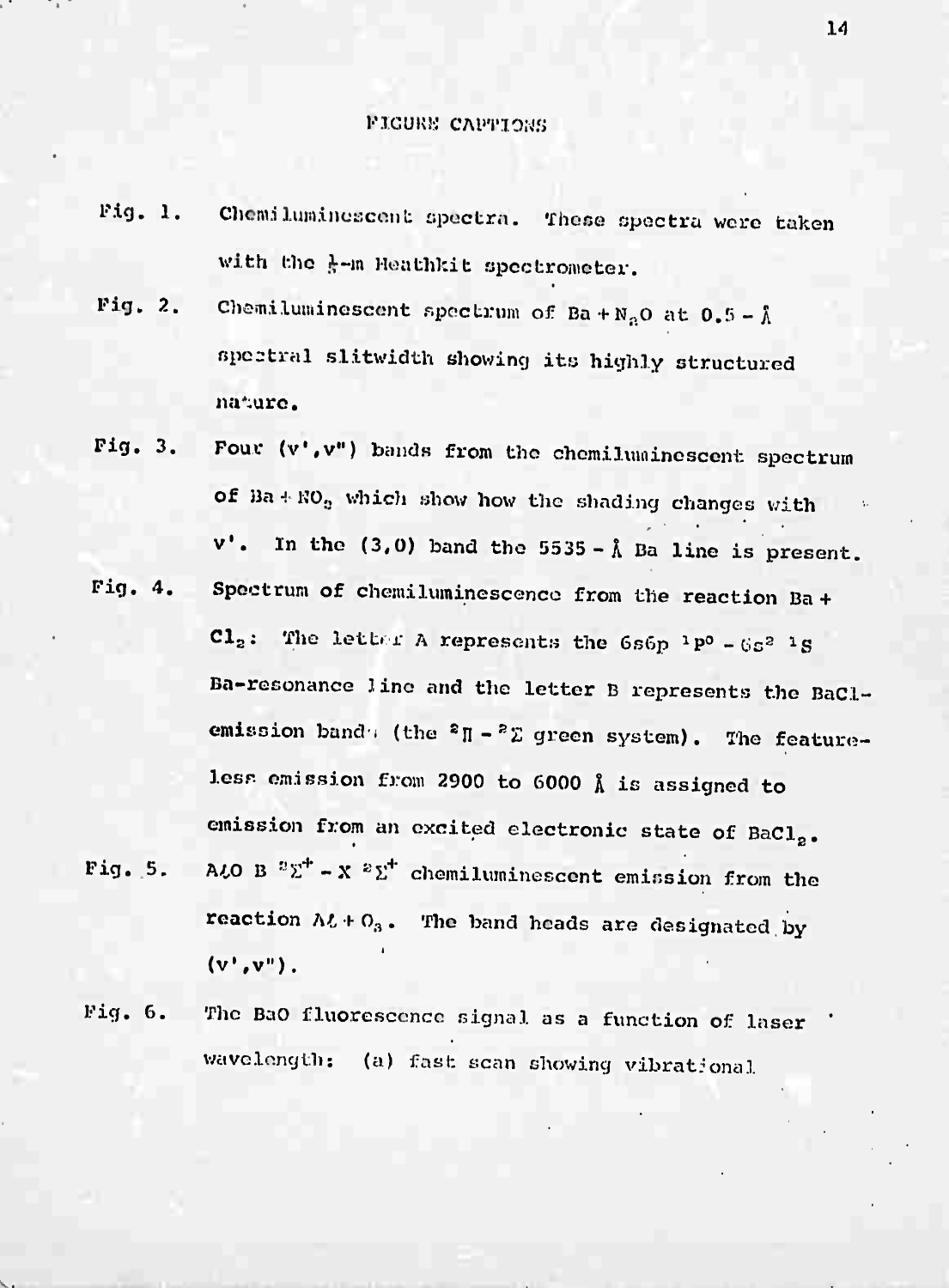(6) distribution; (b) slow scan showing rotational distribution of the (3,0) band. The asterisks mark a perturbation.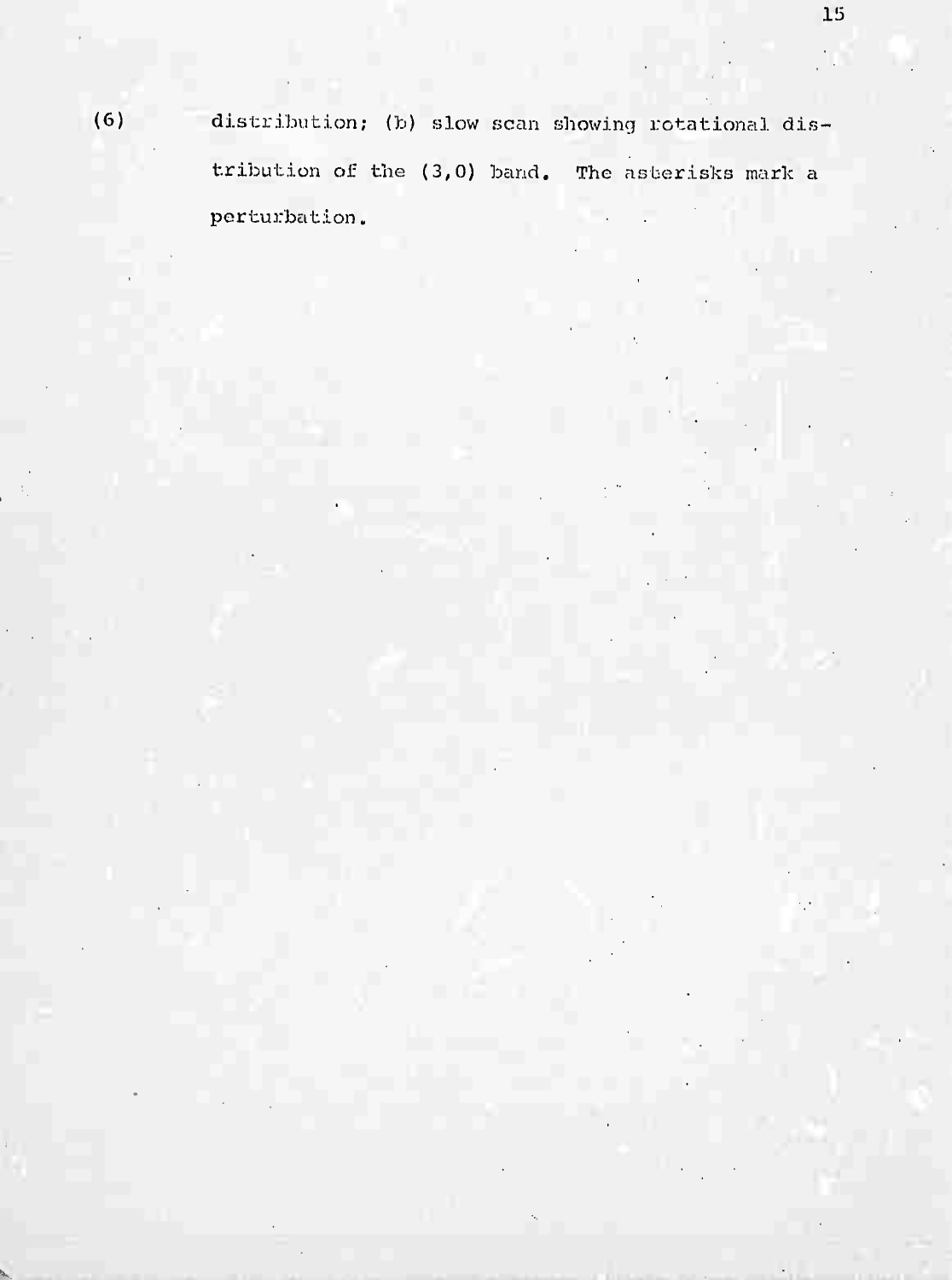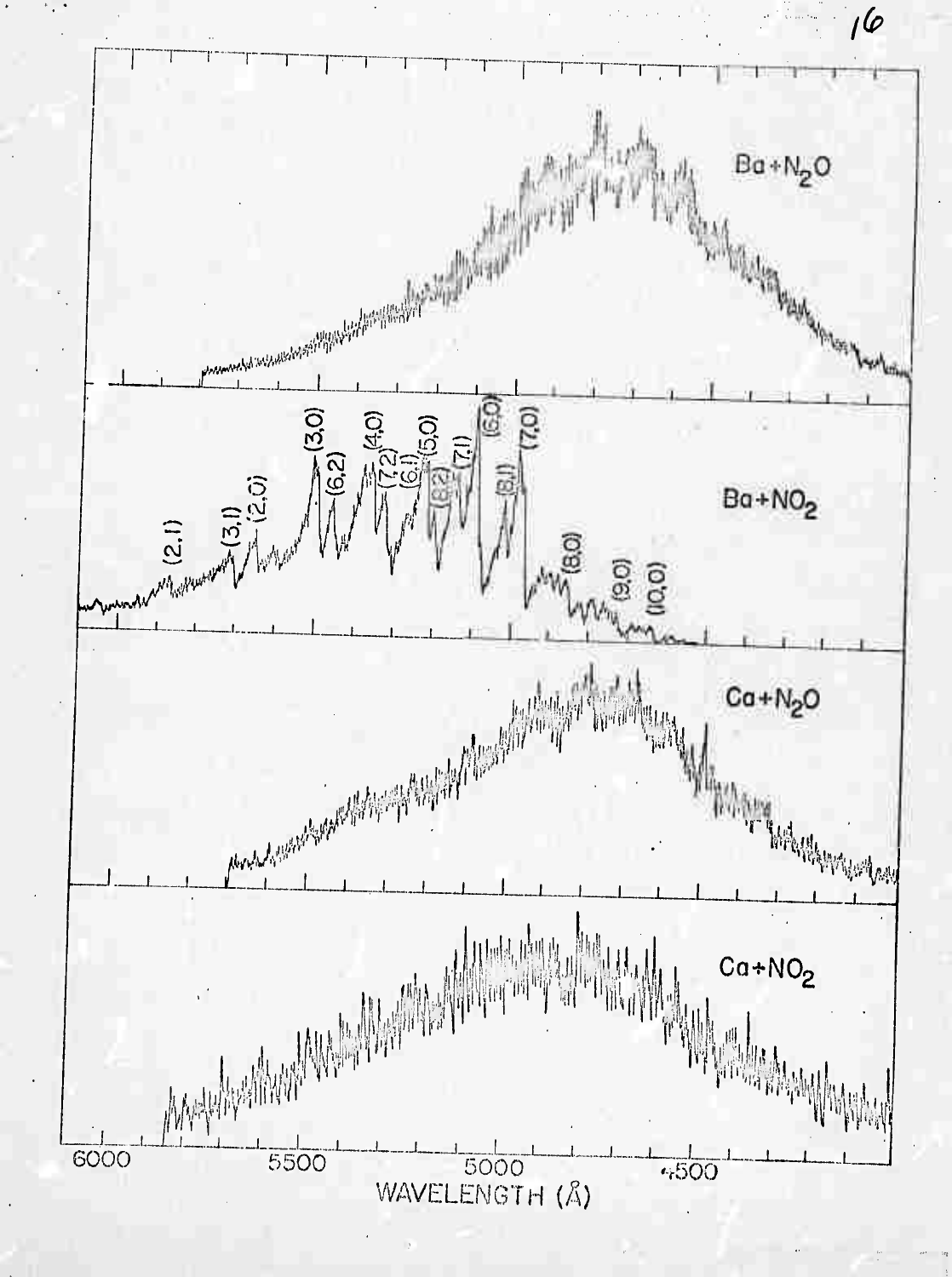

 $\epsilon_{\rm{p}}$  .

 $\overline{A}$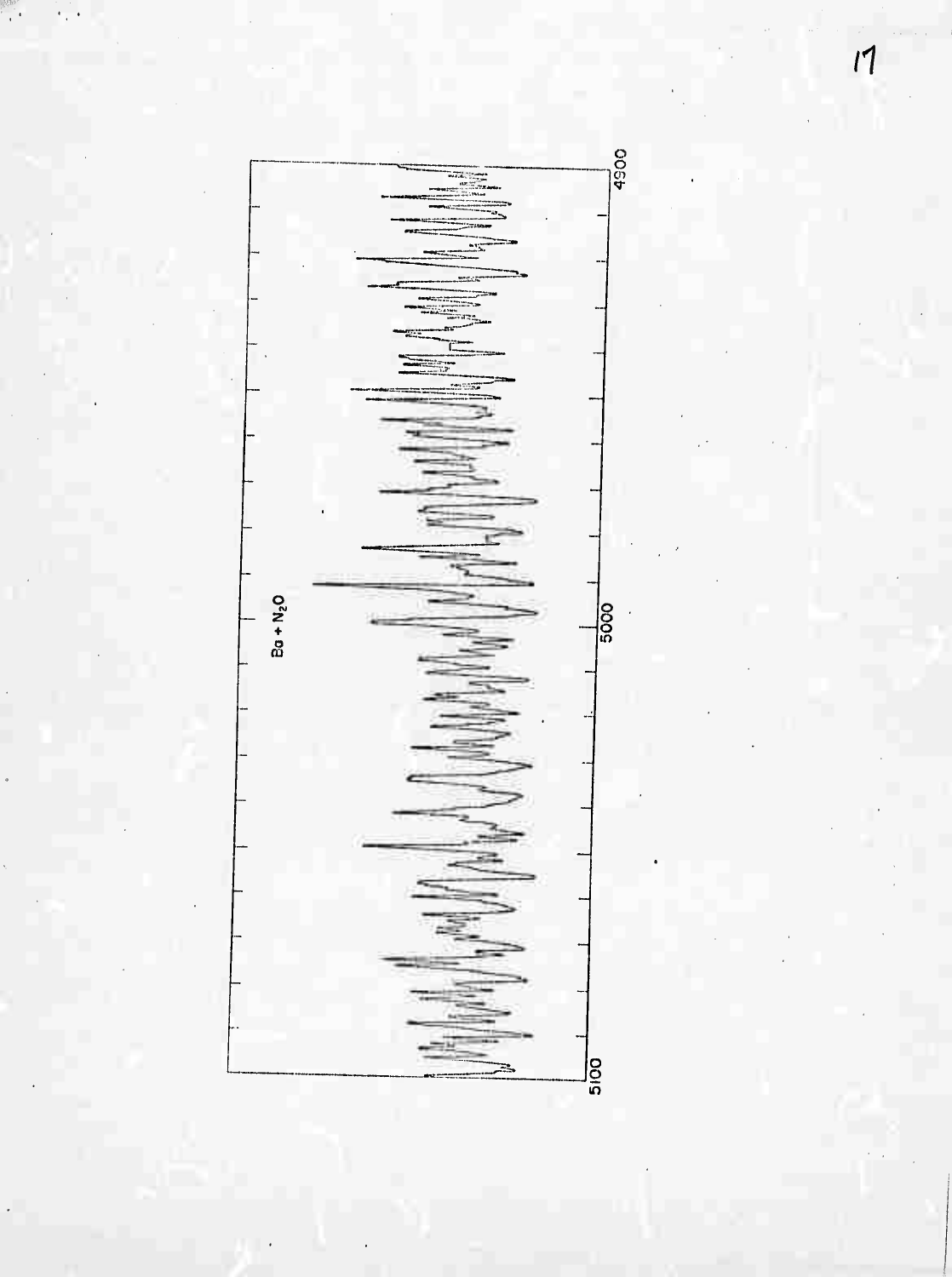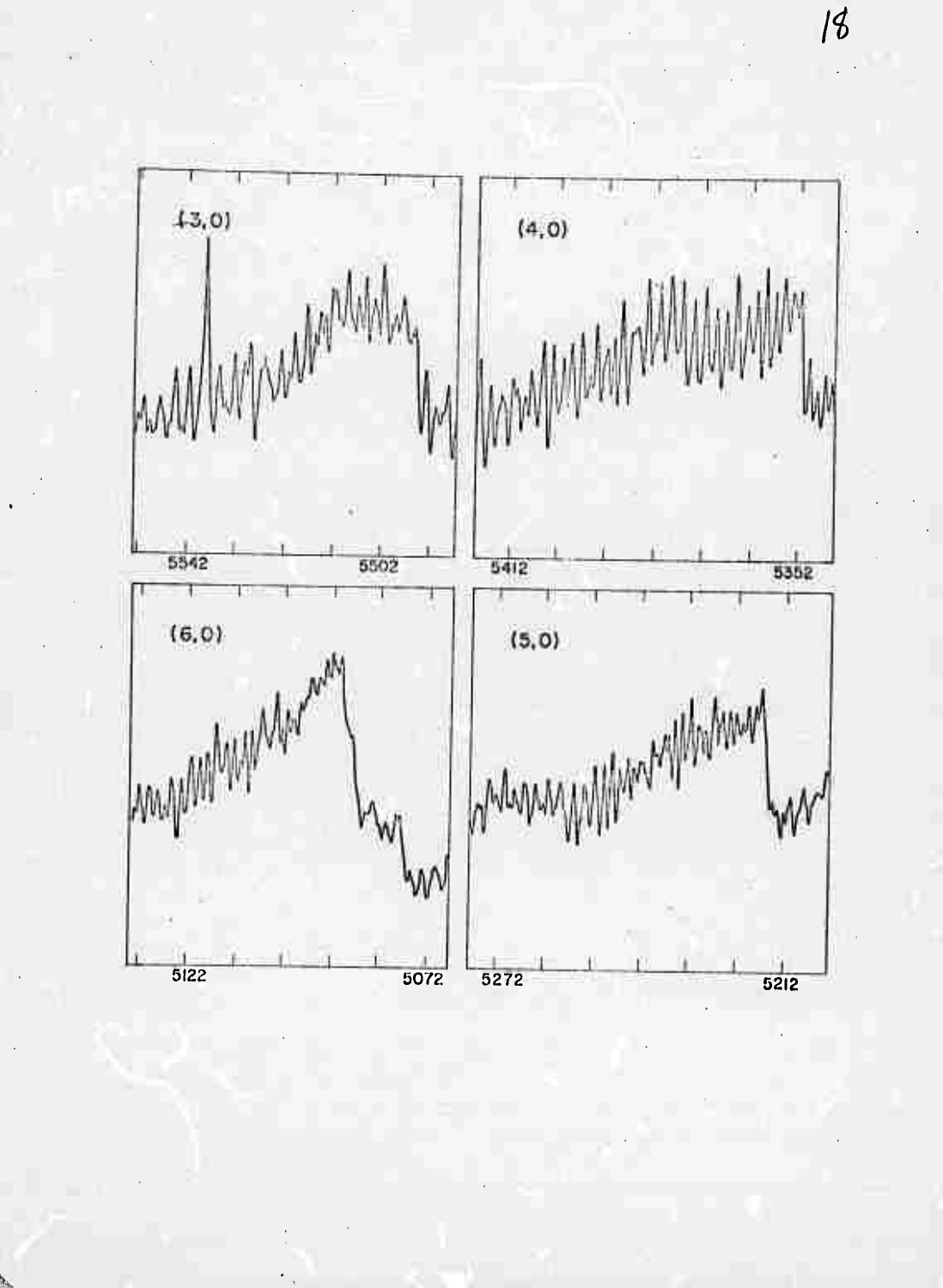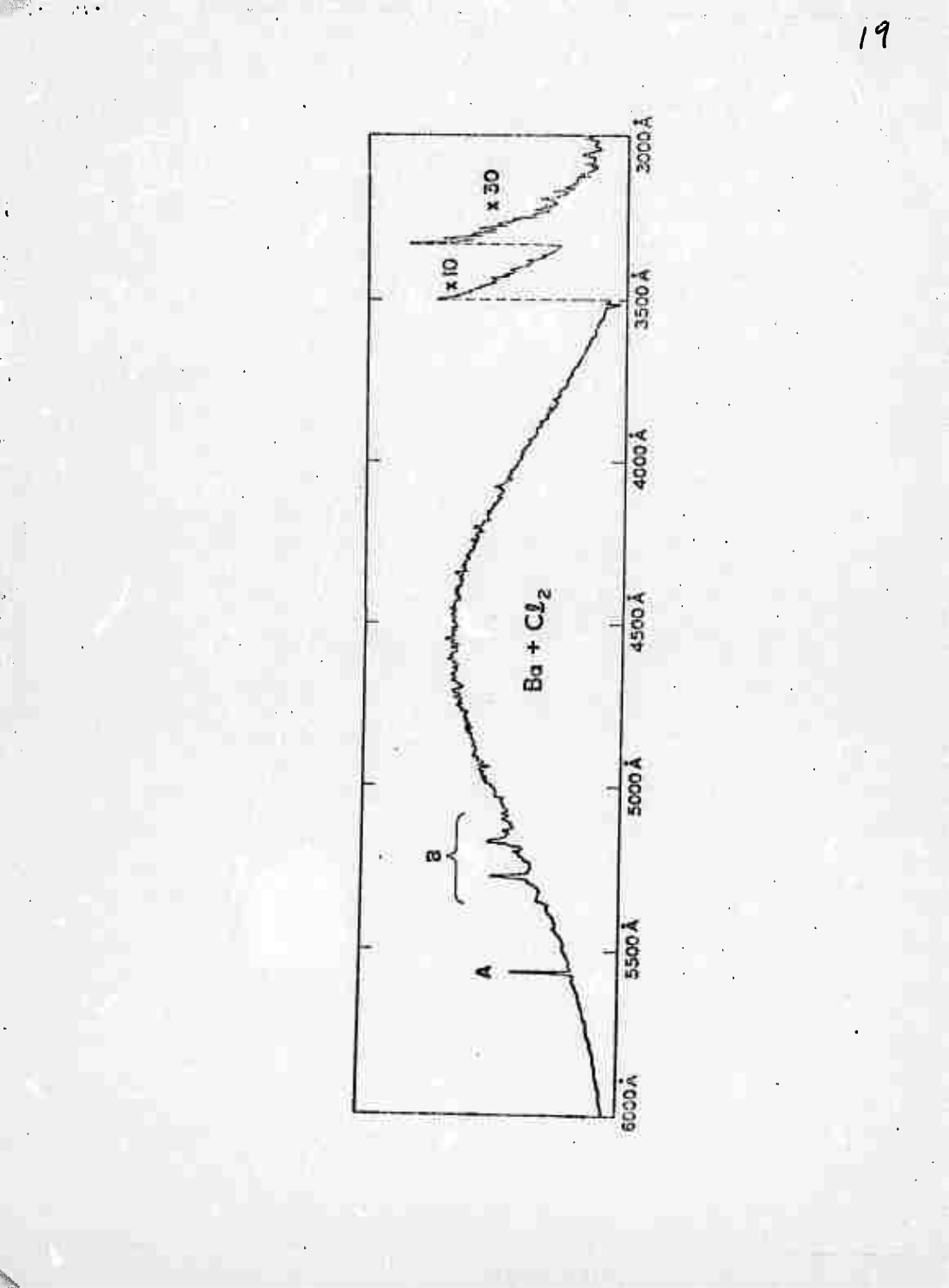